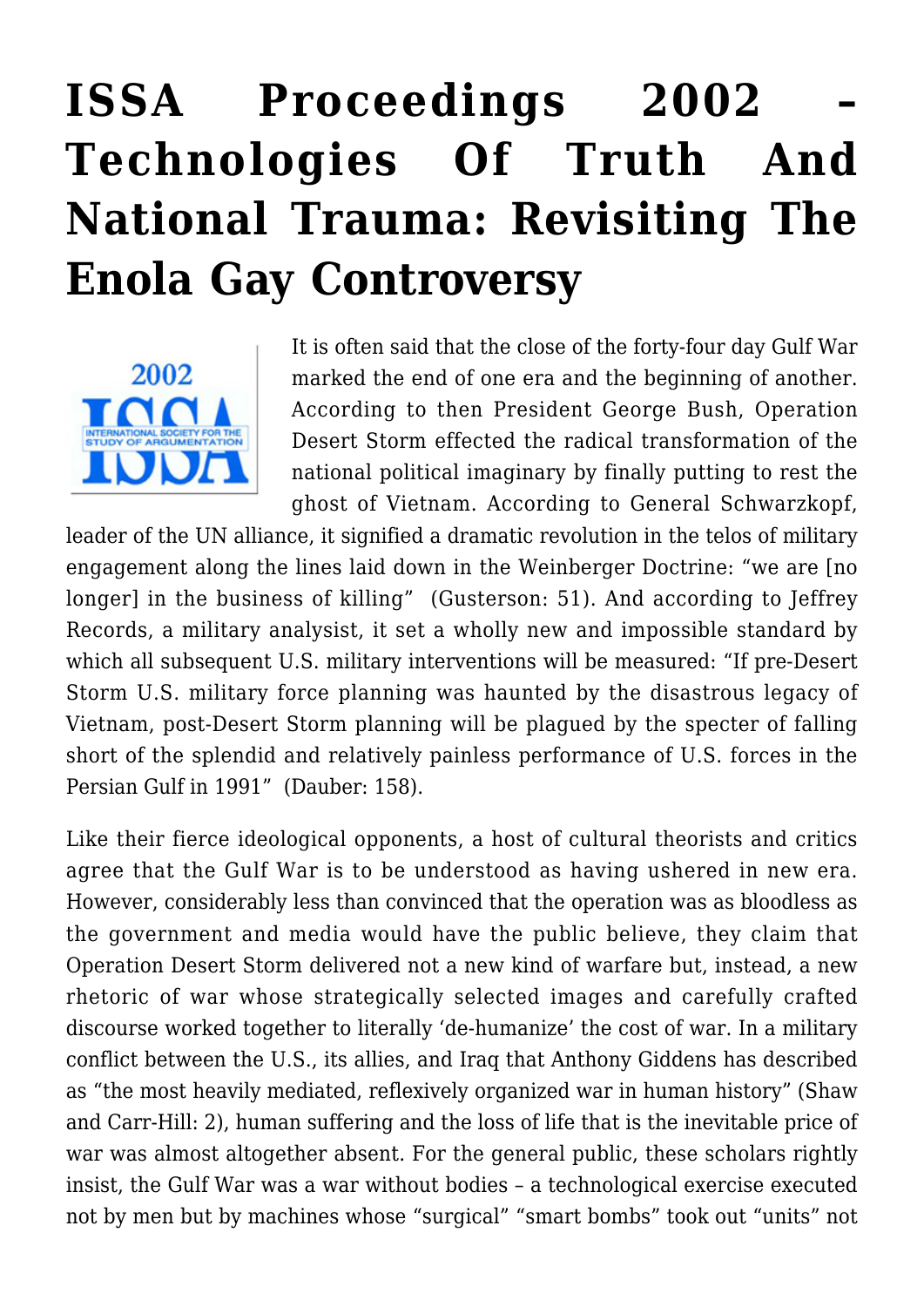enemy soldiers, a war during which, as Paul Virilio terms it, "the aesthetics of disappearance" (11) entailed the violent erasure of both allied forces and enemy casualties alike. In short, with the Gulf War we entered what cultural critic John Taylor has deftly called the era of "'derealization', the era when the objects of violence in warfare are grouped together in fields that are rendered abstract" (158) so as to make war appear more humane to the viewing and voting public.

With many others, Elaine Scarry worries the political consequences of this new rhetoric of war. Foremost amongst her concerns is not only that the highly technological character of contemporary warfare will prompt civilians to quickly cede all authority on military matters to the state and its experts but, moreover, that the "exchange of idioms between weapons and bodies" in which the "central inner activity of war comes to be identified as (or described as though it were) 'disarming' rather than 'injuring'" (67) will discourage civilians from thinking seriously about the moral entailments of war and, thus, encourage their support in the future. As George Roeder states the case, a good deal more directly, "The high degree of public approval for the war in the Persian Gulf, with its tightly controlled news coverage, reinforced one of the supposed lessons of the Vietnam War: the more Americans see of a war, the less likely they are to support it" (5). At least on the North American homefront and from the 1990's onward, less is more.

Although I agree that a dangerous transformation of American political consciousness – regrettable above all else for its, in Scarry's terms, "infantilization and marginalization" of civilians (67) – is taking place, I am not persuaded that the palpable shift in collective sentiment and the public's consequent disengagement from public debate in a matter as grave as war can be accounted for only by detecting the singular manner in which the Persian Gulf War as well as subsequent military engagements in Somalia, Serbia and, now, Afghanistan are represented in the various news media. Indeed, as Cori Dauber has astutely noted in one of the few analysis of the news media's coverage of war during and since Operation Desert Storm that attends carefully to those rare instances in which American audiences were exposed to the embodied, human cost of war (images of the Allied pilots in Iraqi custody, Chief Warrant Officer Michael Durant in Somali custody, the bodies of American soldiers dragged through the streets of Mogadishu, and the three American soldiers taken prisoner during a patrol on the Macedonia-Kosovo border during the 1999 NATO air war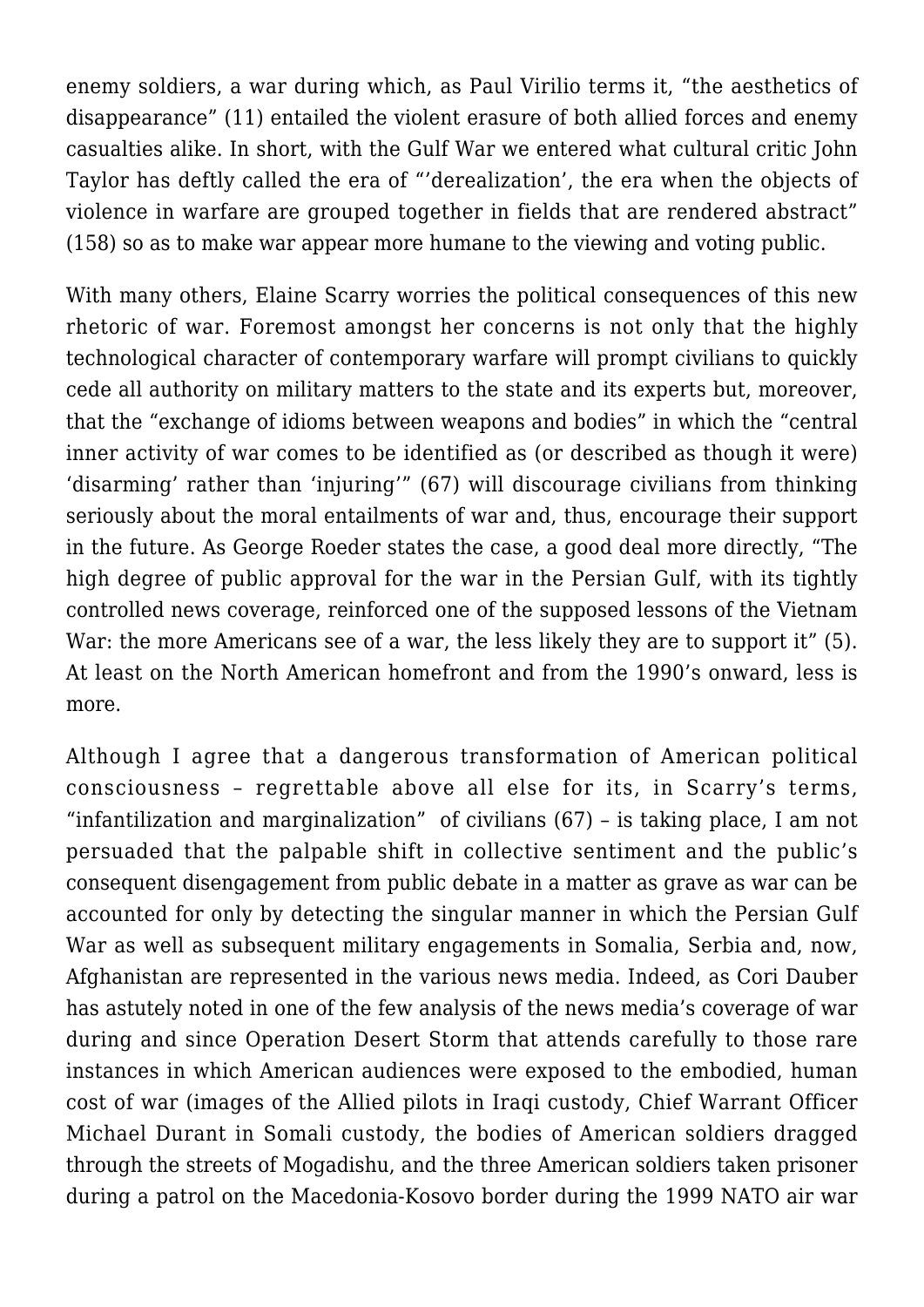with Serbia), it may be fallacious for the government and military – and I would add cultural theorists and critics – to assume or conclude that coverage which exposes the embodied horrors of war "would produce undeniable demands for a change in American policy" (667). As Dauber demonstrates, public opinion polls taken after the dramatic Mogadishu debacle clearly indicate otherwise and, in fact, suggest that "images of American and Allied POWs do not necessarily shatter public opinion or will, and might even strengthen it" (664). Furthermore, opinion polls taken over the course of the so-called War Against Terror imply that Americans made a 360-degree attitudinal turn in the nineties; not long ago, widespread and enthusiastic support for an extended engagement that is known to be taking place largely on the ground rather than from the air – a key component of "the aesthetics of disappearance" – was unthinkable.

My purpose here is not to quibble with theorists and critics with whose politics I am generally sympathetic. I do, however, want to suggest that the reading practices which have animated the analyses thus far and, thus, the assumptions that underwrite them, unwittingly short-circuit our ability to grasp that which is fundamentally at stake: what Kenneth Burke might have called the motivational complex of contemporary public and political culture and what Wendy Brown has recently termed "the emotional substructure of [our] political expressions and political formation" (2001: 21). Indeed, it is not without consequence that these analyses (including neo-psychoanalytic or Lacanian, neo-Marxian or Foucauldian, and poststructuralist and postmodern) cohere around one of two, and in some instances both, determining, even if unstated, theoretical-critical coordinates or predicates: a representativist or undeconstructed concept of temporality and of genre that, in the case of the former, makes it possible to introduce a cleft or breach out of which is constituted both a present and a past whose discourses and practices are then taken to be irreducibly different, and in the case of the latter, makes it possible to install a system of syntactic or programmatic rules that determine the effects of particular discourses upon audiences in advance. Both coordinates, of course, are mechanisms of control. A representativist concept of temporality that forecloses on a "now" understood as complex network or weave of protentions and retentions sets the conditions for presentist accounts. An undeconstructed conception of genre that refuses to admit the always already provisional status of formal boundaries and the shifting relation of the universal and the particular, licenses a focus on a single kind of discourse and, hence, sets the stage for the production of unnecessarily reductive or formulaic explanations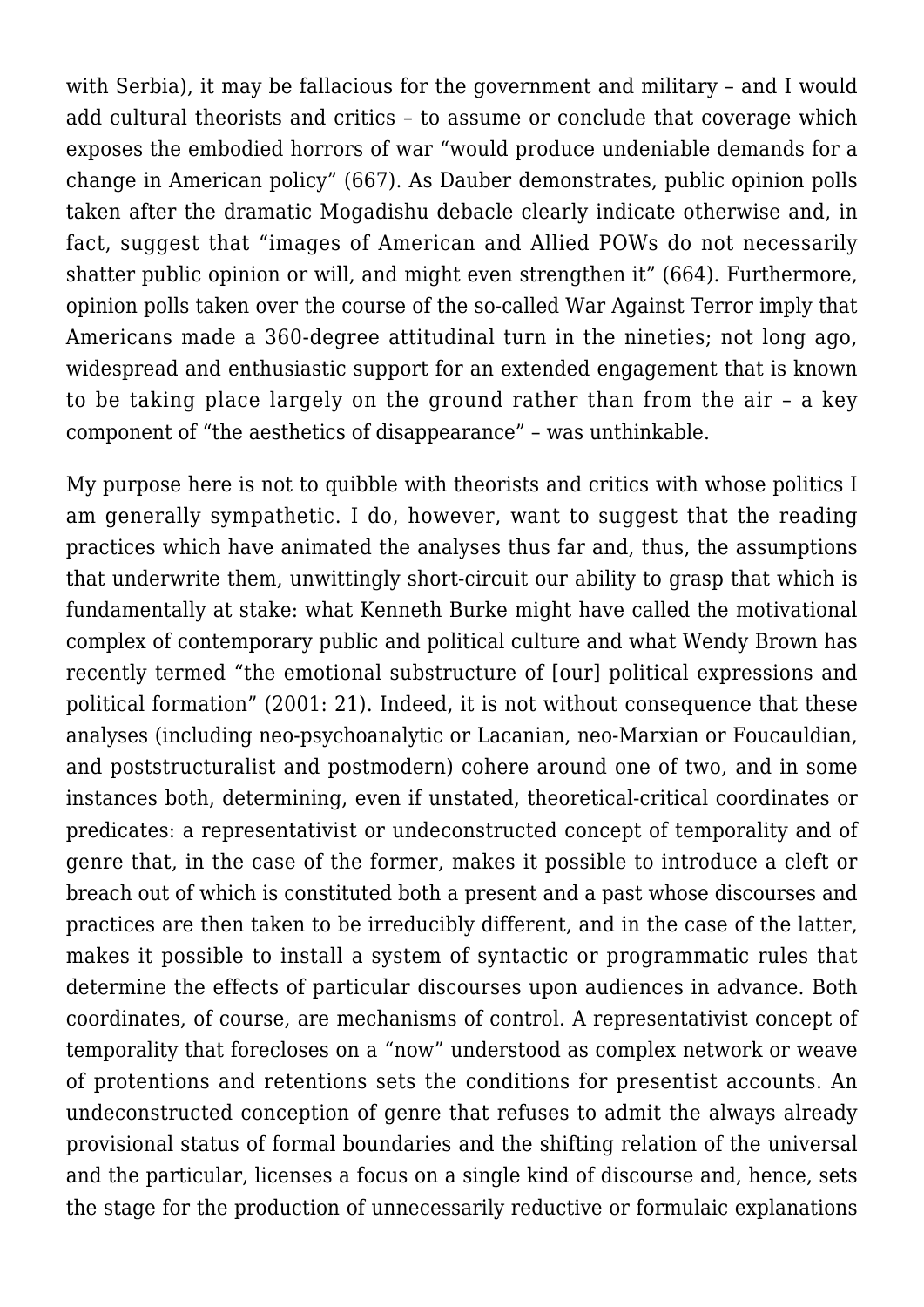of the dynamic relation of texts, audiences and political culture. Speaking particularly to treatments of the recent transformation of American political consciousness and the role the new discourses and imagings of war have played in it, an under-interrogated conception of temporality, signaled by the declaration and presumption of a "new era," has unduly simplified and limited our critical depth of field, thereby blinding us to the complex ways in which the discursively and retroactively constituted past collaborates in the constitution of the so-called present. Out of the stubborn insistence of generic classifications – namely, media coverage or news reportage and the administrative rhetorics embedded therein, on the one hand, and cultural texts on the other, between the poetic and prosaic, the world-disclosing and problem-solving – has emerged critical analyses whose over-investment in the actual or promissory power of this single technology of truth is premised on the premature discounting of others. Here I want to be very clear. I am not advocating, to borrow Habermas's terms, "a leveling" of either temporal or genre distinctions (1987: 185) but, rather, recommending that we seek out their points of imbrication, articulation, indeed collusion, so that we may be better able to assess and address the political disposition and its entailments that characterize our re-militarized, re-patriotized, and remasculinized age.

Although it may be a coincidence, it is not without consequences that the visual and verbal "derealization" of war in news reports is taking place alongside its hyper-realization in blockbuster movies, made-for-television docudramas and mini-series, best selling autobiographies and memoirs, and museum exhibits that are, with striking regularity, about World War II. From Steven Spielberg's Academy-award winning *Saving Private Ryan* (whose twenty-five minutes of meticulously chronicled mass slaughter on Omaha Beach are credited with having set new standards for realistic film-making) to HBO's *Band of Brothers* (a subsequent Speilberg-Hanks collaboration aired in September of 2001 that Christopher McEvoy, writing for the popular press, calls a "daringly adapted… story" in which "there is no shortage of artillery blasts, separated limbs, head wounds, and morphine injections, which usually preceed a soldier's death" [2001]) to the similarly stylized *Enemy at the Gate, Pearl Harbor* and, most recently, *Windtalkers*; from Tom Brokaw's *The Greatest Generation* and its multiple spin-offs, including his 2002 documorial, *The Price of Freedom*, to Time/Life's *Our Finest Hour*, from *Schindler's List* to the collection of discourses as well as still and moving images that are the National Holocaust Memorial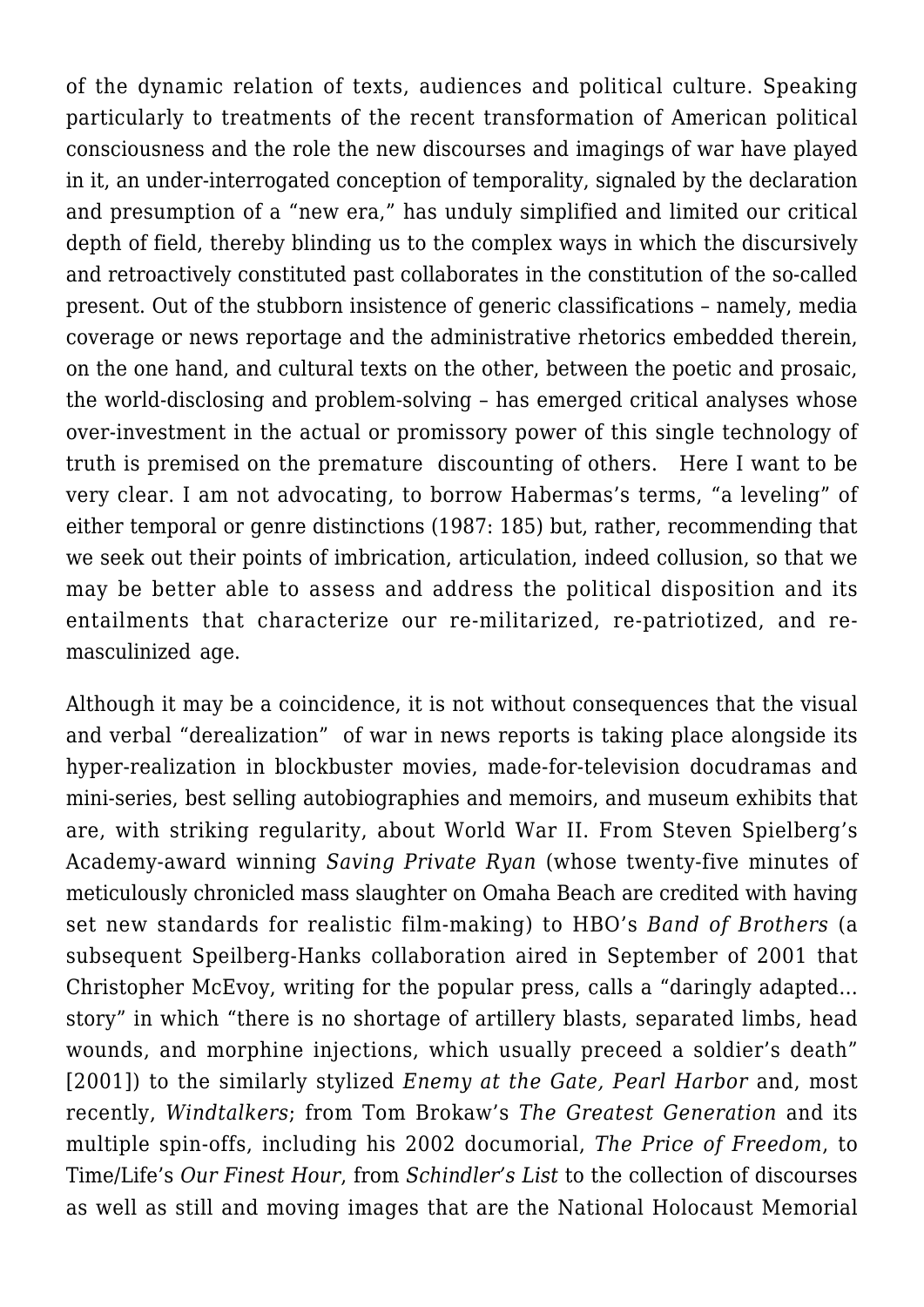Museum on the Mall, embodiment is the central conceit. In every case, it is through bodies – allied bodies and enemy bodies, whole bodies and severed bodies, dead bodies and live bodies, well-fed bodies and hungry bodies, bodies that are clean and dirty, strong and weak, young and old – that meaning is made. However, to claim that the meaning or message of these texts is largely made manifest through an aesthetics of hyper-embodiment is to fall considerably short of accounting for their rhetorical force or effectivity, a somewhat clunky but useful term used to designate the effects of discourses, images and practices that extend well beyond the production of meaning by virtue of their relationship to formations whose elements have no essential relation. How, then, are we to understand the relation of these concurrent and seemingly diametrically opposed discourses of war? And what is their cumulative effect? Operating in tandem, albeit at some distance apart, what kind of rhetorical work is being done?

An answer to these questions begins to emerge through a critical interrogation of the *one* exception to the rule or rein of hyper-embodiment that gives shape to this cultural assemblage. In contrast to all of the other rehabilitations of WWII since the early 1970s when it fell out of favor and, thus, disappeared from the public cultural scene, only the short-lived but none the less notorious 1995 *Enola Gay Exhibit* at the Smithsonian's National Air and Space Museum breaks with convention by substituting the aesthetic of disappearance or derealization for the aesthetic of hyper-embodiment. This was, without question, a very deliberate act. Indeed, on January 30, 1995 and at the bequest of eighty-one members of Congress, the Air Force Association and the American Legion, Smithsonian Secretary I. Michael Heyman cancelled the National Air and Space Museum's planned fiftieth anniversary exhibit of the historic flight of the *Enola Gay*. Coupled with the cancellation of "The Last Act," conceptualized under Martin Harwit's directorship, was the promise that another exhibit would open in its place, one that would take away from its stillborn predecessor a simple but significant rhetorical lesson in the art of museum display: exhibits must be timely *and* appropriate. Although, according to Heyman, the director and curators of the original exhibit had rightly recognized that the fiftieth anniversary of the *Enola Gay's* historical flight was a particularly opportune moment to unveil the restored B-29 Superfortress, they had tragically misunderstood how to do so in a manner befitting the occasion. As the Secretary put it at his press conference that day:

We made a basic error in attempting to couple an historical treatment of the use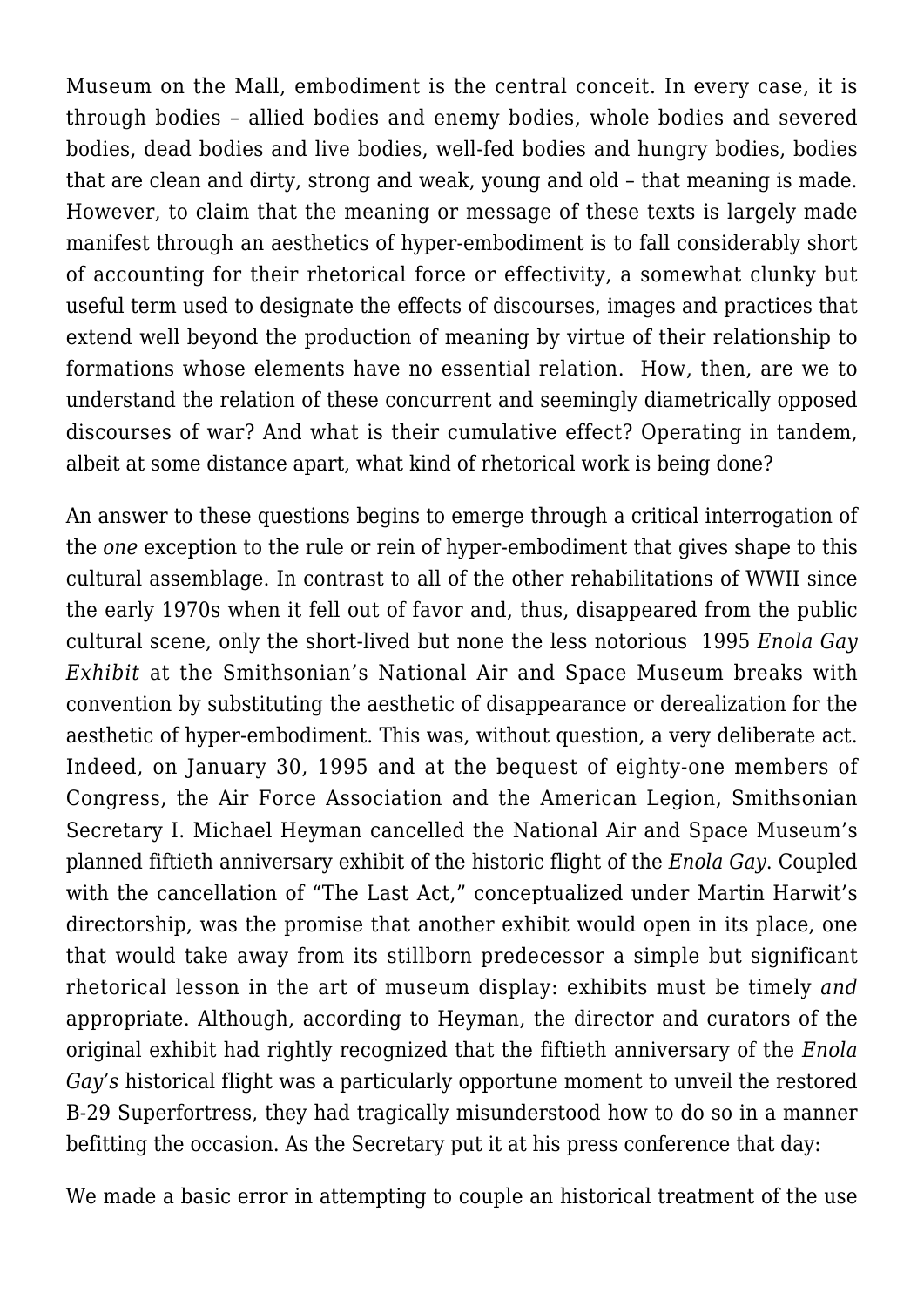of atomic weapons with the 50th anniversary commemoration of the end of the war. . . . Veterans and their families were expecting, and rightly so, that the nation would honor and commemorate their valor and sacrifice. They were not looking for analysis, and frankly, we did not give enough thought to the intense feelings such an analysis would evoke (Harwit: 435, reported in newspapers the following day).

Holding true to his word, an exhibit titled simply "The Enola Gay" opened in June 1995.

If about nothing else, there was one point about which all parties embroiled in the extended controversy over how to display the Enola Gay in the nation's single most frequented museum could agree: namely, that the differences between Harwit's "The Last Act" and Heyman's "The Enola Gay" were differences that mattered. Unlike Harwit's six part exhibition that would have staged, according to the final script, the movement from "the ferocity of the last year of the war in Asia [to] the development of the bomb [to] the unfolding imperatives behind the U.S. decision to use the weapon against Japan [to] preparation for the Enola Gay mission … [to] the human consequences of the bombs in [Hiroshima and Nagasaki], and [finally to] the nuclear legacy to the post-war world" (Dower, 338), Heyman's surrogate exhibit had only two parts: a meticulous, step-by-step, chronicle of the Superfortress's renovation followed by a noticeably less meticulous recounting of the production and deployment of the bomber. In addition to its scope, self-anointed "conscientious objectors" to Heyman's exhibit fought voraciously with the director, curators, and consultants over the inclusion or exclusion of estimations of the human price of both a massive U.S. invasion undertaken in the Pacific and a nuclear explosion; original documents, including statements from Eisenhower, Leahy, Wallace and Truman, demonstrating a reluctance, on both tactical and moral grounds, to deploy the bomb as well as a July 17, 1945 petition penned by several Manhattan Project scientists imploring the President to "consider the moral responsibilities" of dropping the bomb and to entertain the possibility of doing so only after Japan had been given both a warning and "an opportunity to surrender" (Harwit, 234); photographs of and personal objects recovered at ground zero, most notably, images of women and children as well as a child's metal lunchbox that contained the charred remains of rice and beans; and a wall mural that visually documented the proliferation of nuclear warheads along with accompanying script that closed with the statement, "The [nuclear] dilemma is not about to disappear."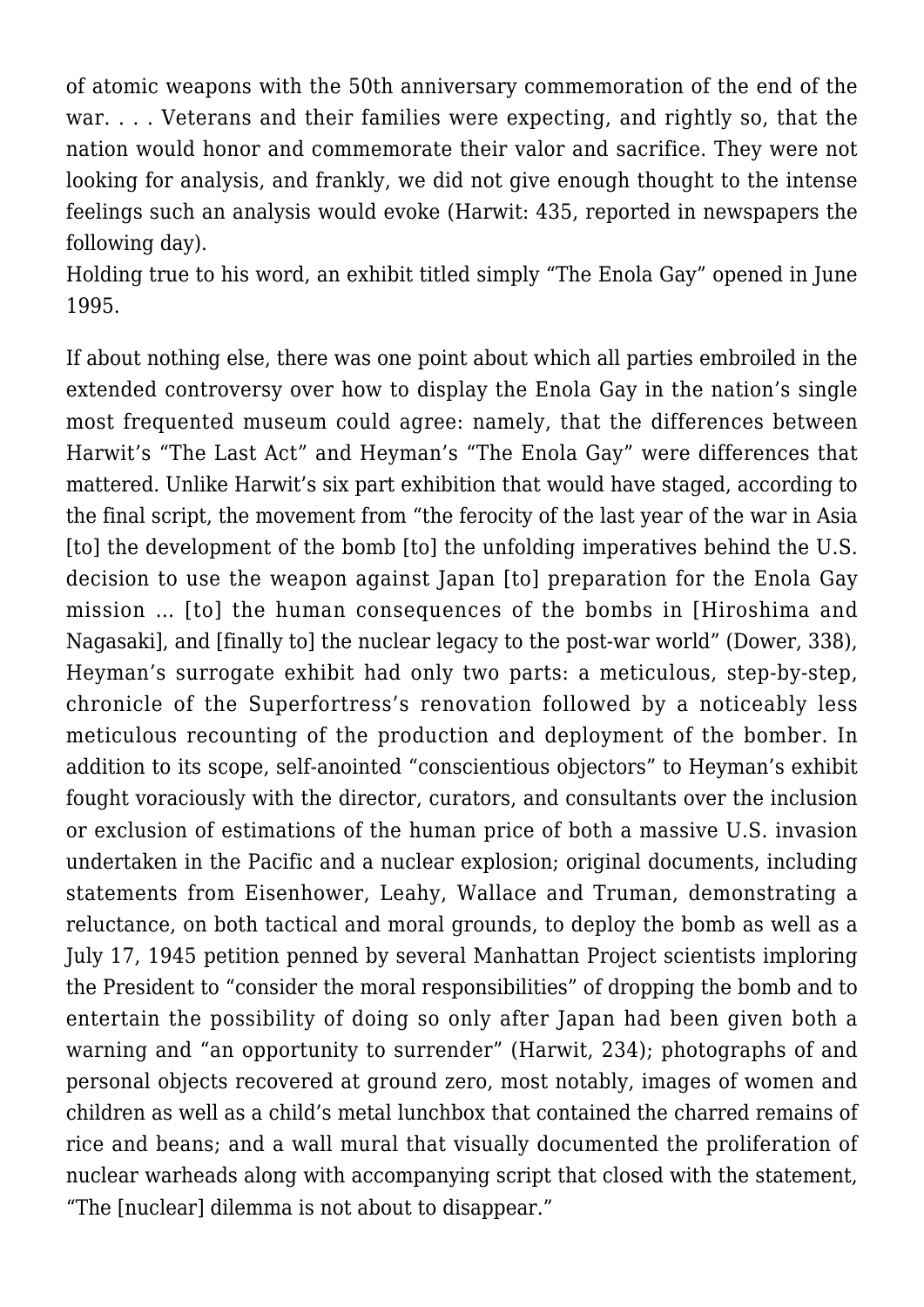What are we to make of Heyman's surrogate and bifurcated exhibit that, by nearly all bipartisan accounts, enacts the displacement of a visual and verbal rhetoric of historical inquiry, punctuated by instances of ethical and political open-endedness or undecidabilty and executed through an aesthetics of hyper-embodiment, by a visual and verbal rhetoric of technological progress and aesthetic of derealization, staged first as a magnificent renovation narrative and second as success story about American scientific innovation? A vast number of responses to the exhibit were made public, but all generally fall out along two lines. On the one side, Heyman's exhibit was regarded as populist victory for the nation and a strong sign, as New Gingrich put it to the National Governor's Association, of "a reassertion and renewal of American civilization. The Enola Gay was a fight, in effect, over the reassertion by most Americans that they're sick and tired of being told by some cultural elite that they ought to be ashamed of their country " (Harwit, 406). On the other side, it was looked upon as a disgrace, a painful because shallow reminder, in historian Mike Wallace's words, of "the successful campaign to muzzle the Smithsonian." Indeed, against Secretary Heyman's claim that the "aircraft speaks for itself in [his] exhibit," Wallace asserts that

… in fact, it is the Enola Gay's' pilot and crew who speak on its behalf, in a sixteen minute concluding video presentation. It is certainly appropriate to include the crew's reminiscences as part of the story. But why should their ringing retroactive justification of their mission (and that of their colleagues over Nagasaki) be privileged …? (335)

In his otherwise bold and illuminating essay, it is precisely this concluding question that Wallace leaves largely unanswered, perhaps is unable to answer, since it asks not about history but about rhetoric, not about historical truth in its narrowest sense but about truth in its general sense, as an effect of power. Indeed, why? What were the conditions of possibility for the privileging of the Enola Gay's pilot and crew? What play of forces set the stage for this singular authoritative voice to emerge?

It would seem reasonable to presume, as did both enthusiasts and detractors of Heyman's exhibit, that the aesthetics of "derealization" had a good bit to do with it, that the power of the statements made by the Enola Gay's crew was aided and abetted by the deliberate absenting of competing material and embodied accounts – the casualty projections, the statements from Eisenhower, Leahy, Wallace and Truman, the petition, the visual rem(a)inders of ground zero, and the wall mural.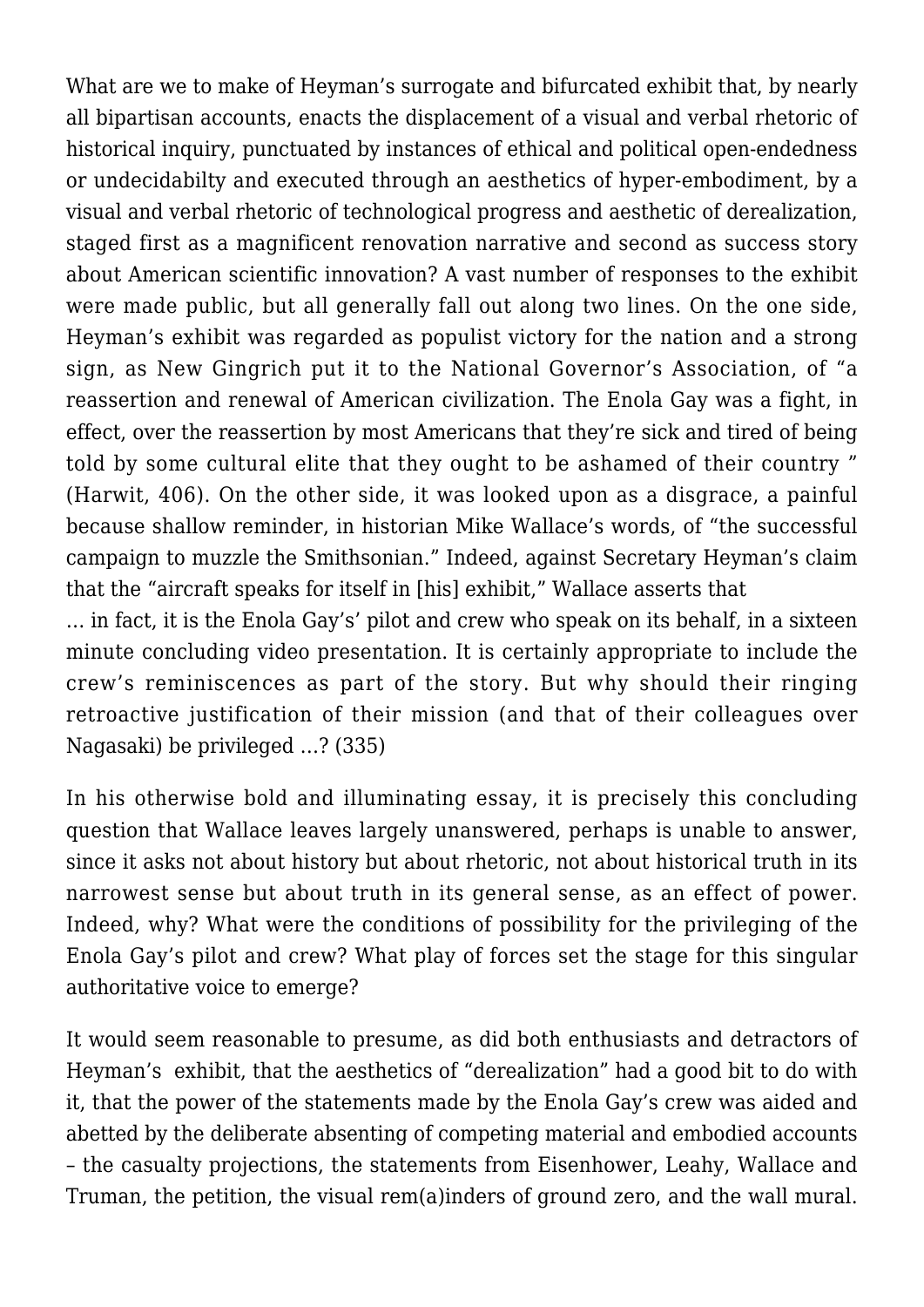But what, exactly, made all of them so certain then and makes all of us so sure now? What presumably insures, for example, that those doubly-displaced bodies and their material traces – first vaporized or wounded by the blast and then later disappeared in the historical account – are, to borrow Judith Butler's phrase, bodies that always already matter? Counter-intuitively, perhaps, I want to suggest that they are not. It is not only a logical error but, more crucially, a hazardous political mistake to presume, as we have been habituated to do, that in this instance, as in any other, competing embodied experiences *per se* will challenge, compromise, or threaten the authority of the statements with which they come into contact. Indeed, although the presumption that the inclusion of what James E.Young terms "countermonuments" (48) will trouble the dominant discourse *may* be an enviable liberal communicative norm/ideal, to bank on it now is to turn a blind eye not only to remote and recent history but also to a future that, I want to argue, is in the making. More specifically, I want to suggest here that a conjunctural analysis of the Enola Gay exhibit and controversy – one that reads the text not against the backdrop of its occurrence but, instead, as part and parcel of that "dispersed but structured field of practices" (Grossberg, 70) within which it takes place – shows that the relative authority or power of different or, more precisely, differently positioned embodied experiences, the privileging of some and the discounting of others, is exactly that which is at stake and being produced. Even more specifically, I want to suggest that a critical engagement with that ever-proliferating cultural assemblage of historical and commemorative texts about World War II (of which the Enola Gay controversy is a part) has already begun to lay the groundwork for the emergence of a new and "fearless" "truth-teller" or "*parrhesiastes*" (Foucault 2001) for our multicultural age, and whose evolving social, cultural and political authority is predicated on *his* longkept but recently unveiled secret – a singular but universalizable embodied experience of war.

In what I now take to be a rather prophetic essay first published in the summer of 1991 and since then reprinted several times, feminist theorist Joan Scott argues that "one of the foundations that have been reintroduced … in the wake of the critique of empiricism" (26) is experience. Having had our proverbial transcendent carpets torn out from under our feet, we have turned to experience for support. Such a turn, Scott notes, has been as productive as it is always already risky: although experience as an analytic category has produced numerous histories that "have provided evidence for a world of alternative values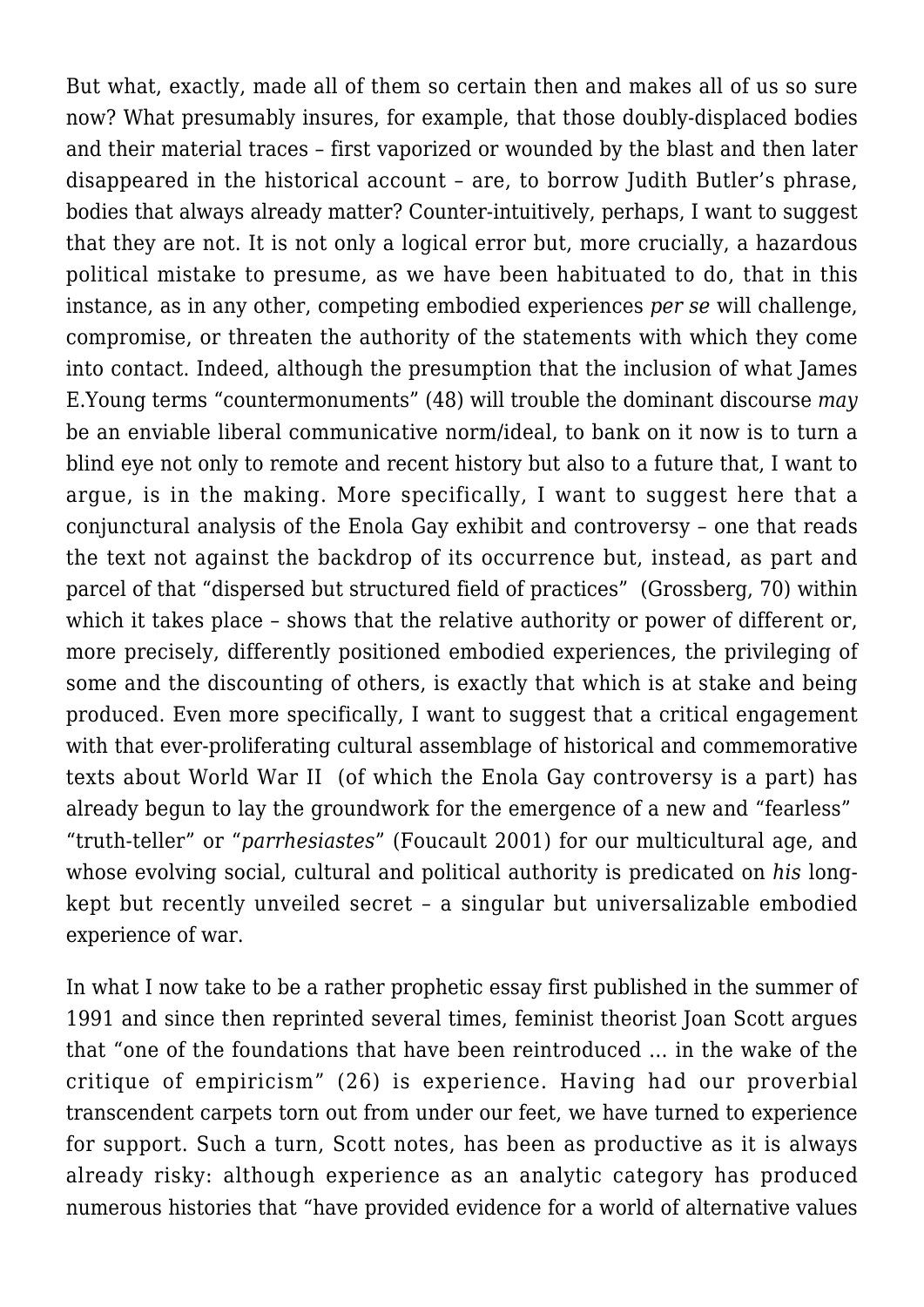and practices whose existence gives the lie to hegemonic constructions of social worlds" [i.e., orthodox history] (24), the act of uncovering also covers over, as she puts it,

[q]uestions about the constructed nature of experience, about how subjects are constituted as different in the first place, about how one's vision is structured—about language (or discourse) and history. . . . The evidence of experience then becomes evidence for the fact of difference, rather than a way of exploring how difference is established, how it operates, how and in what ways it constitutes subjects who see and act in the world (25).

If in her original article Scott expresses a healthy but general concern for the way in which "experience" threatens to become a reified category and, even more, the bedrock of identity, Wendy Brown and Lauren Berlant (among others) have queried some of its specific political entailments as it plays out in the U.S. Brown has begun to probe the potentially debilitating consequences of the disenfranchised subject's investment in his or her own experience of injury (1995), and Berlant has begun to think through the limits of the tactical use of experience or "trauma to describe the effects of social inequality" (2000: 45). Both of their analyses have signaled a warning that the short-term relief of successful injury-based rights claims may prove disastrous over the relative longhaul in so far as they play into "the fiction of the autonomous, willing, reasoning, rights-bearing subject convened by modernity" and "articulated in a host of… liberal institutions" (Brown 2001: 10) that are "as likely to entrench existing powers as to redistribute power" (Brown 2001: 12).

Notwithstanding this critique of the politics of experience and its useful embellishments, there is a sense in which I want to claim that the future has already arrived, that at least one of the unwitting political entailments of the politics of experience, identity politics, or victim politics is already making itself felt by way of its cunning expropriation on the part of already empowered subjects. To state the matter directly, one of the very real limitations of suffering, injury or trauma based claims is that their logic and terms may be deployed by and pressed into the service of the privileged and powerful. Particularly in our own multicultural context in which "diversity" talk has rhetorically leveled a multiply divided and hierarchical social and political field and the experience of injury is taken to speak for itself, what Antonio Gramsci once called "the war of position" is, by way of this vast cultural assemblage, morphing into a battle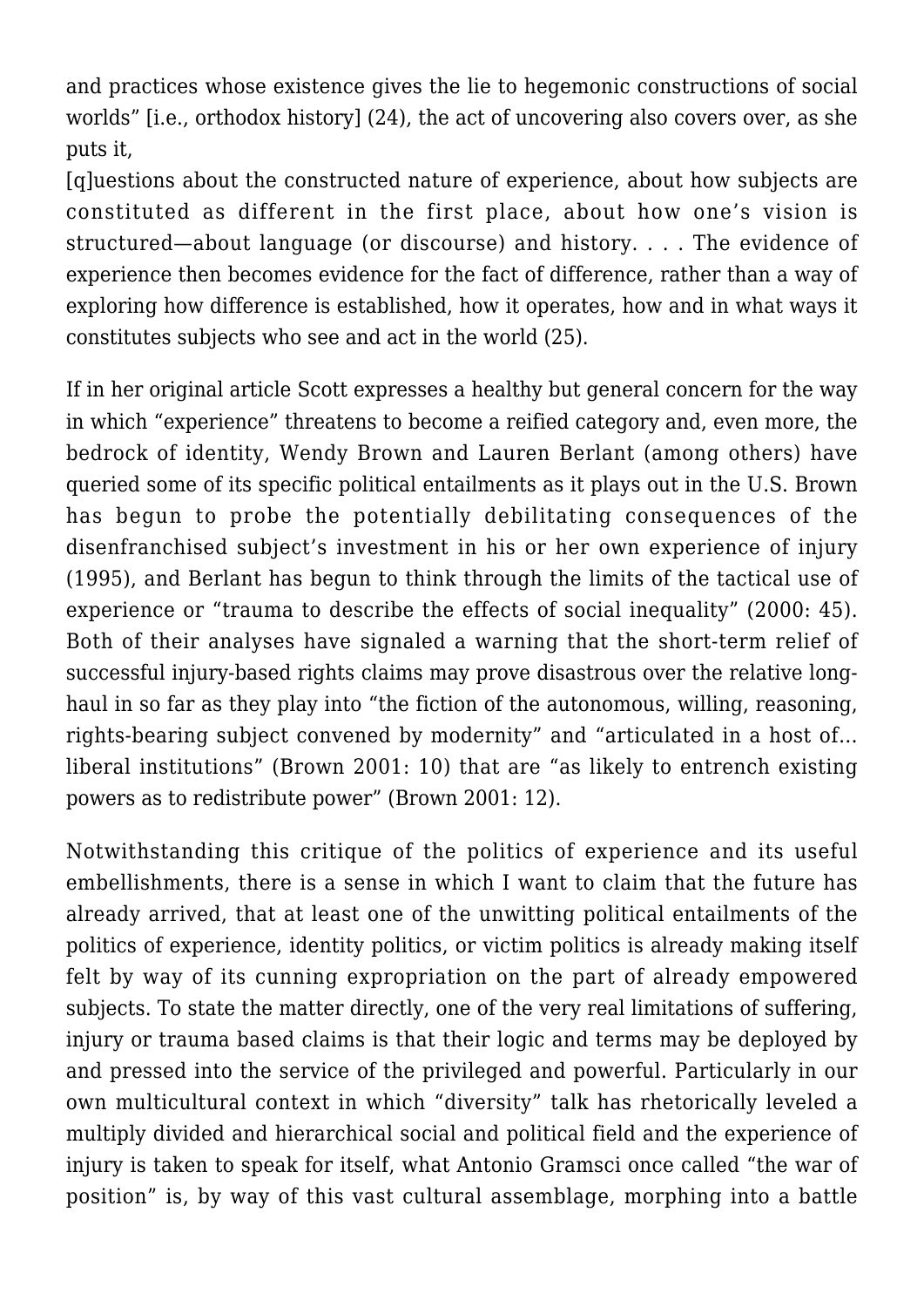between competing survivor stories whose victor reappears time and time again in various guises on our movie screens, television sets, radios, bookshelves, and coffee tables. Put somewhat differently, we are now bearing witness to a certain "coming out" of a twenty-first century truth teller or parrhesiast: the (almost always white, male, heterosexual) voice of "the greatest generation" (Brokaw 1998) whose newly-made visible and hyper-embodied experience of suffering rhetorically renders all others pale by comparison. As Matt Daemon, who played the young Ryan in Speilberg's extravaganza, put it for *The Buffalo News, Saving Private Ryan* helps "put some things in perspective … 'You can see us on Sally Jessy Raphael talking about how tough our lives are because we weren't breastfed long enough. Try taking a *beach*'" (Charles: 162). What injury-based claim can trump "the hell" that is the "Good War"? The political deck, I am suggesting, is being stacked as lines of visibility and invisibility are being culturally redrawn.

It is this thematic of the visible and the invisible that brings me back not only to the Enola Gay exhibit and the controversy that surrounded it, but also to those representation of contemporary war. I noted above that the WWII formation positions American audiences as witnesses to the "coming out" of a truth-teller for the twenty-first century. My choice of terms was far from capricious. To the contrary, it is worth nothing that time and again these discourses of remembrance that blur the boundaries between fact and fiction, history and commemoration, and world-disclosing and problem-solving, call attention to their own history of self-imposed secrecy and silence. Now what might this repeated invocation of secrecy and silence secure? In addition to rhetorically forging a direct link between the now and the then, a link that passes over rather than through the anti-war years of post-Vietnam, as well as helping establish the individual remembrance as revelatory, it more generally constitutes WWII – or a certain version thereof – as the secret, thereby encouraging the proliferation of its logics and terms. And what might all this have to say to scholars seeking to calibrate the truth effects of news media representations of wars taking place in the present? That a reading of today's rhetoric of war that attends not only to what can and cannot be seen but also to the play of the dialectic of derealization and hyper-embodiment of which it is a part, may get hold of the contours of the secret in the making whose truth effects need not govern our future.

## REFERENCES

Berlant, Lauren (2000). The subject of true feeling: pain, privacy, and politics. In: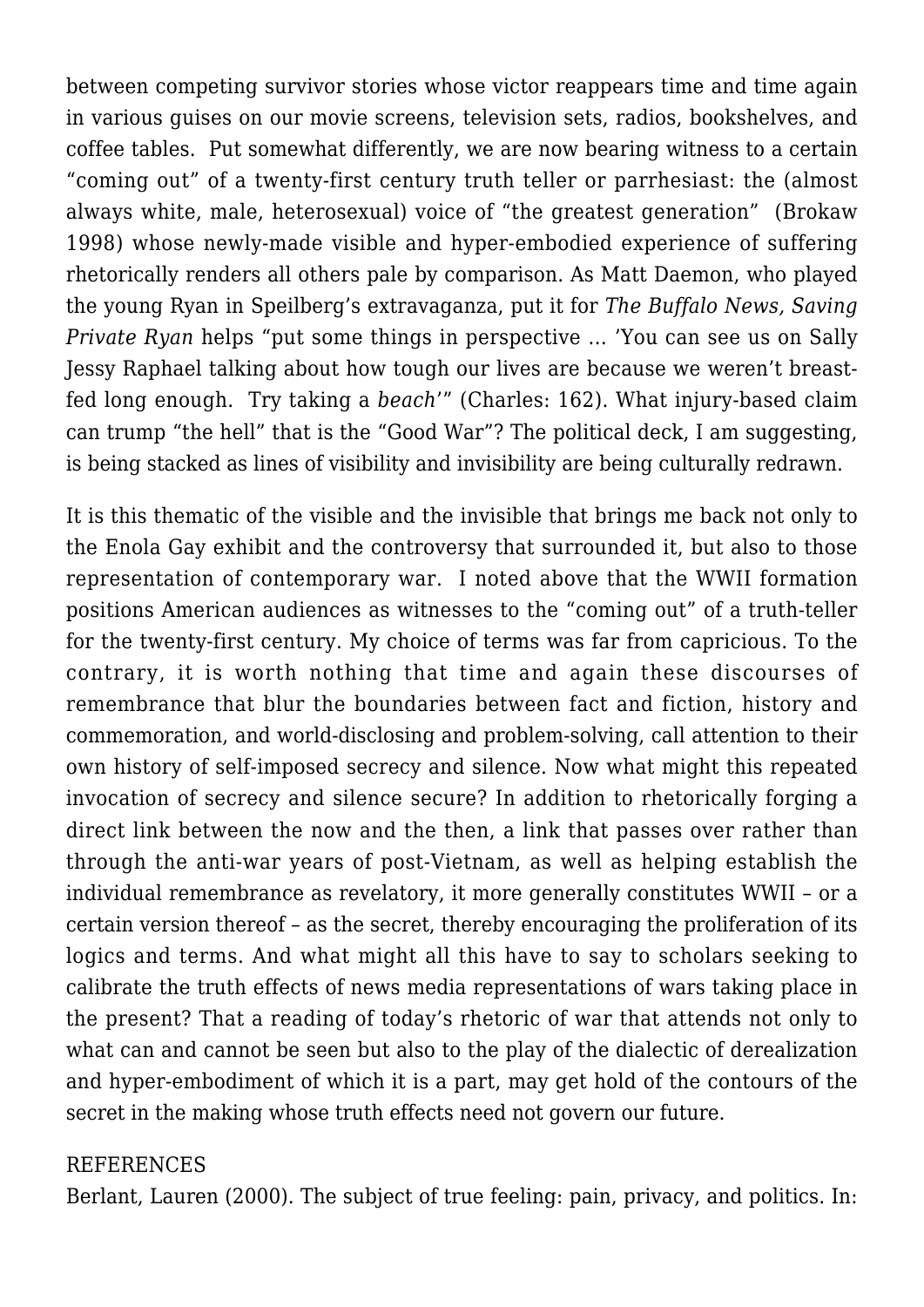Jodi Dean (Ed.), *Cultural Studies and Political Theory* (pp. 42-62), Ithaca: Cornell University Press.

Brokaw, Tom (1998). *The Greatest Generation*. New York: Random House.

Brown, Wendy (1995). *States of Injury: Power and Freedom in Late Modernity*. Princeton: Princeton University Press.

Brown, Wendy (2001). *Politics out of History*. Princeton: Princeton University Press.

Charles, Nick, Deanna Kizis, Ulrica Wihlborg, Amy Brooks & John Grifffiths (1998). Guts and glory. *People Weekly 50*.13 (October 12), 162-64, 167-68.

Dauber, Cori (2001). The shot seen 'round the world: the impact of the images of Mogadishu on American military operations. *Rhetoric and Public Affairs 4* (4), 653-687.

Dower, John W. (1998). Unconditional surrender at the Smithsonian. In: Kai Bird and Lawrence Lifschultz (Eds.), *Hiroshima's Shadow* (pp.338-342), Stony Creek, Connecticut: The Pamphleteer's Press.

Foucault, Michel (2001). *Fearless Speech*. Los Angeles: Semiotext(e).

Grossberg, Lawrence (1992). *We Gotta Get Out of this Place: Popular Conservatism and Postmodern Culture*. New York: Routledge.

Gusterson, Hugh (1991). Nuclear war, the Gulf War, and the disappearing body. *Journal of Urban and Cultural Studies 2* (1), 45-55.

Habermas, Jurgen (1987). *The Philosophical Discourses of Modernity: Twelve Lectures.* Cambridge, Massachusetts: MIT Press.

Harwit, Martin (1996). *An Exhibit Denied: Lobbying the History of Enola Gay*. New York: Copernicus.

McEvoy, Christopher (2001). Brother to brother. *National Review LII (11)*. Lexis-Nexus, 29 August 2001.

Roeder, George H. Jr. (1993). *The Censored War: American Visual Experience During World War Two*. New Haven: Yale University Press.

Scarrey, Elaine (1985). *The Body in Pain: The Making and Unmaking of the World*. Oxford: Oxford University Press.

Shaw, Martin and Roy Carr-Hill (1991). Public Opinion, Media and Violence: Attitudes to the Gulf War in a Local Population. *Gulf War Report Project, Report No. 1.* Hull: University of Hull.

Taylor, John (1998). *Body Horror: Photojournalism, Catastrophe and War*. Oxford: Manchester University Press.

Virilio, Paul (1989). *War and Cinema: The Logics of Perception*. London: Verso. Wallace, Mike (1998). The battle of the Enola Gay. In: Kai Bird and Lawrence